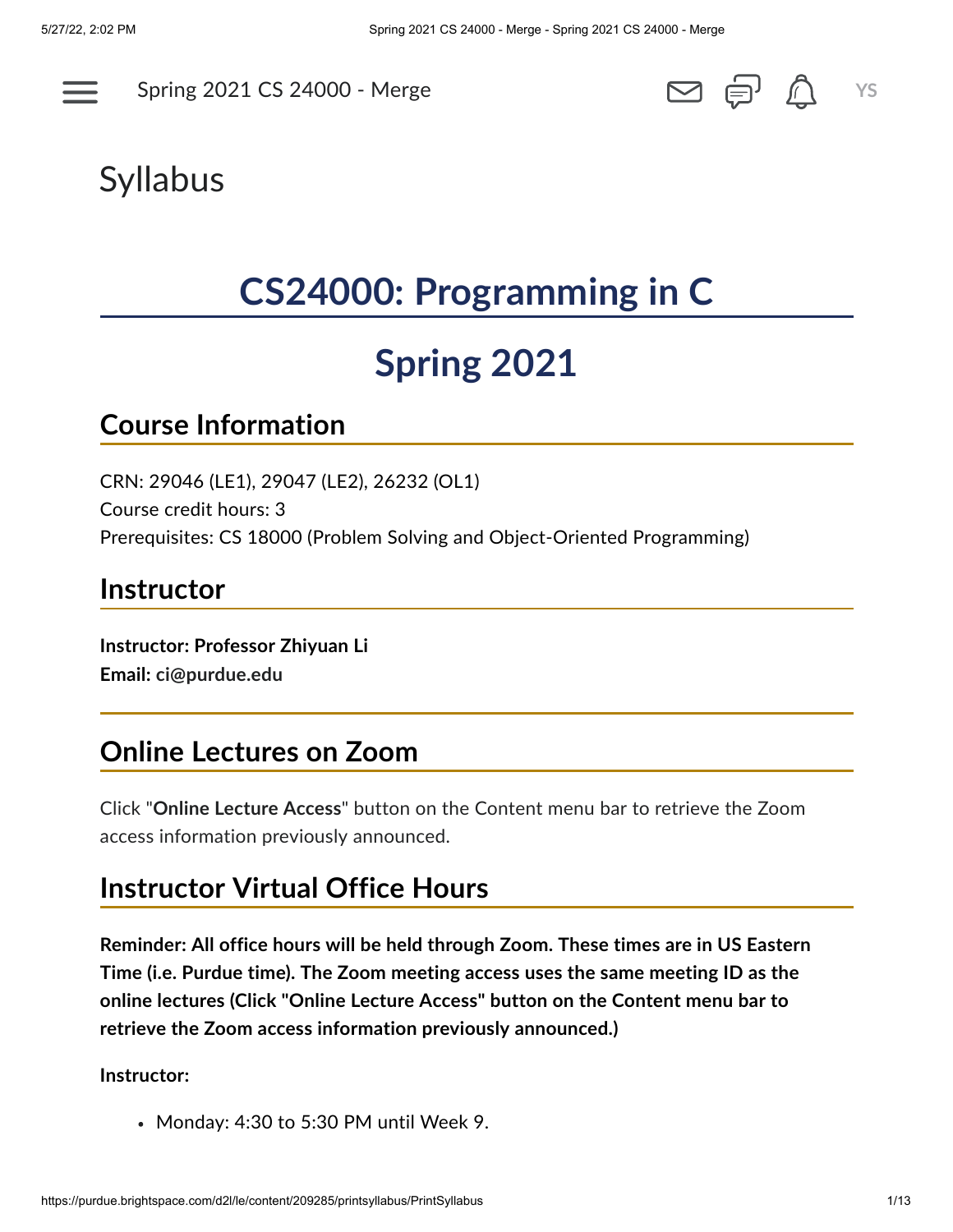- Starting Week 9, office hour on Monday is moved to the lecture hours, filling the gap of the lab schedule (which does not have labs on Mondays)
- Wednesday: 4:30 AM to 5:30 PM
- Other days/times by appointment.

#### **TAs and Lab Hours**

List of [TAs](https://purdue.brightspace.com/d2l/common/dialogs/quickLink/quickLink.d2l?ou=209285&type=content&rcode=354644E0-4CD8-419D-A32F-4E78D8778E5C-2055664)

#### **Communicating with the Teaching Staff**

Communication with the teaching team will be mainly conducted on CampusWire, for the sake of timely responses.

Post private messages for any matter that is specific to the posting student, so only the instructor/TAs can see.

If the message is intended for the instructor only (i.e. not the TAs), please send email to the instructor.

If a message is to be seen by a specific TA only, please send him/her email (see List of TAs).

## **Response Times**

You can expect responses as follows:

- Email: within 36 hours
- Campuswire: within 24 hours
- Assignment grades: within 7 days after the due date.

Exceptions: Response times on weekends may vary.

#### **Course Description**

The C programming language shares a lot of common syntax with Java, but they have fundamentally different program execution models.

C is tightly coupled with the computer hardware and the operating system, which enables the program to execute with very high efficiency relative to programs written in languages that introduce layers of abstractions. As such, it is not surprising that C continues to be used in applications and system software that need to interact with the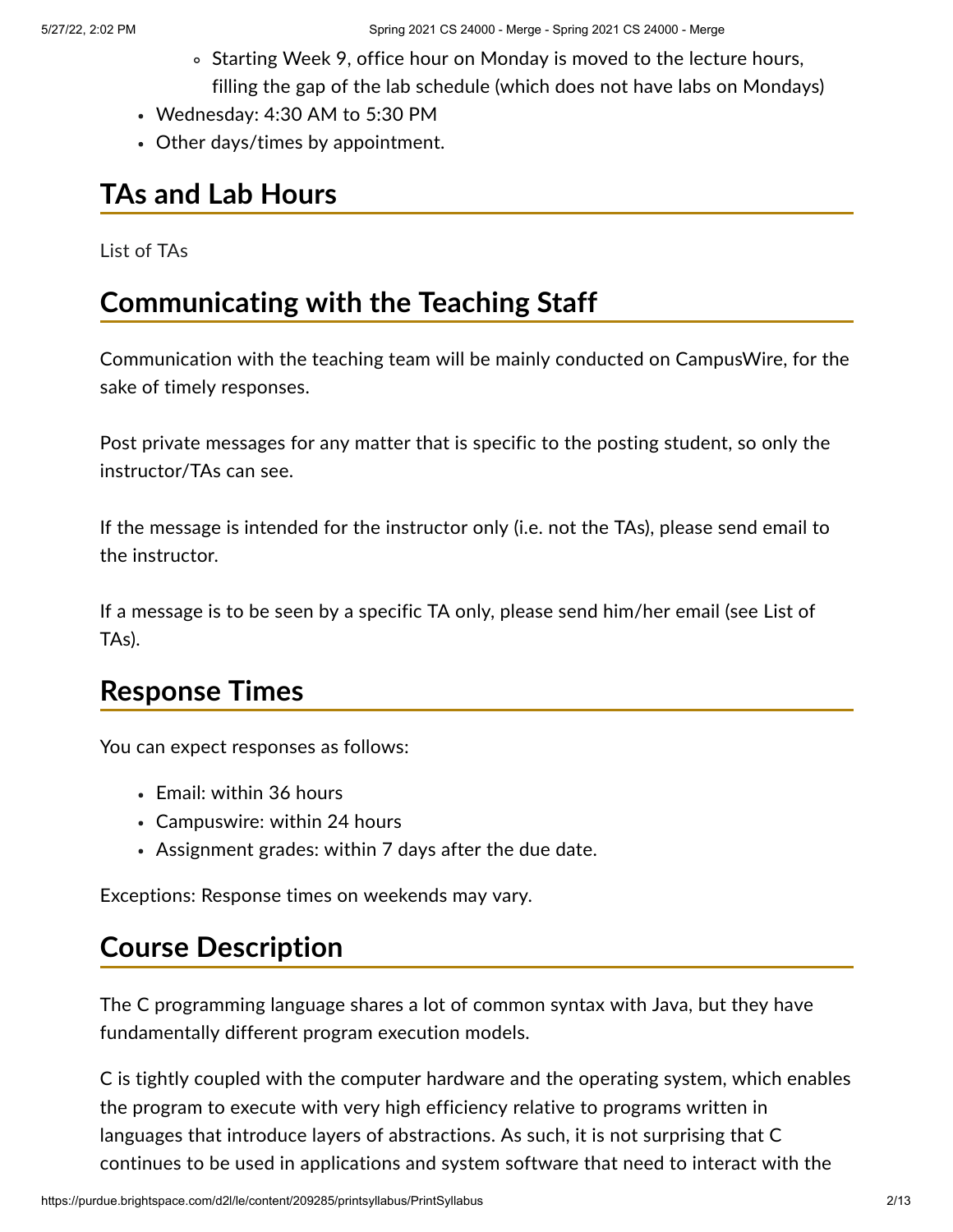hardware and OS tightly and/or need to meet a stringent execution speed requirement. With the advent of numerous new computing and communication devices embedded in the physical world, the importance of execution efficiency (and its derived energy efficiency) and tight coupling with the hardware will continue to be highlighted.

The potential high efficiency and tight coupling with the hardware, however, comes with certain prices. It opens certain vulnerability and reliability issues that need to be carefully handled. The lack of layers of abstractions also makes C a less than optimal implementation language for large scale software development that require high software productivity, reliability and maintainability.

The primary goal of this course is students to gain a basic understanding of the C language and sufficient programming experience to make them better equipped to identify software projects that suit C and successfully use C to implement their development tasks.

The course work consists of a set of programming and written assignments, a number of quizzes/tests, and a multi-phased project, aimed to learning goals stated in the next subsection.

#### **General Learning Goals of the Course**

- Understanding the main difference between the type rules, execution semantics, program compilation and execution environment between Java and C.
- Understanding the basic interface between the operating system, standard library function and the user program in the C compilation and execution environment
- Understanding the memory model and data representation that underlie C program execution semantics
- Review and introduce basic computing algorithms, procedures, and data structures (searching, sorting, recursion, lists, trees, sets, stacks, and so on), with emphasis on the implementation in C.

## **Prerequisite Courses, Skills, and Knowledge**

CS 18000 (Problem Solving and Object-Oriented Programming)

# **The Textbook**

For years, the CS department has required the following textbook for CS240. We assume the students have this book: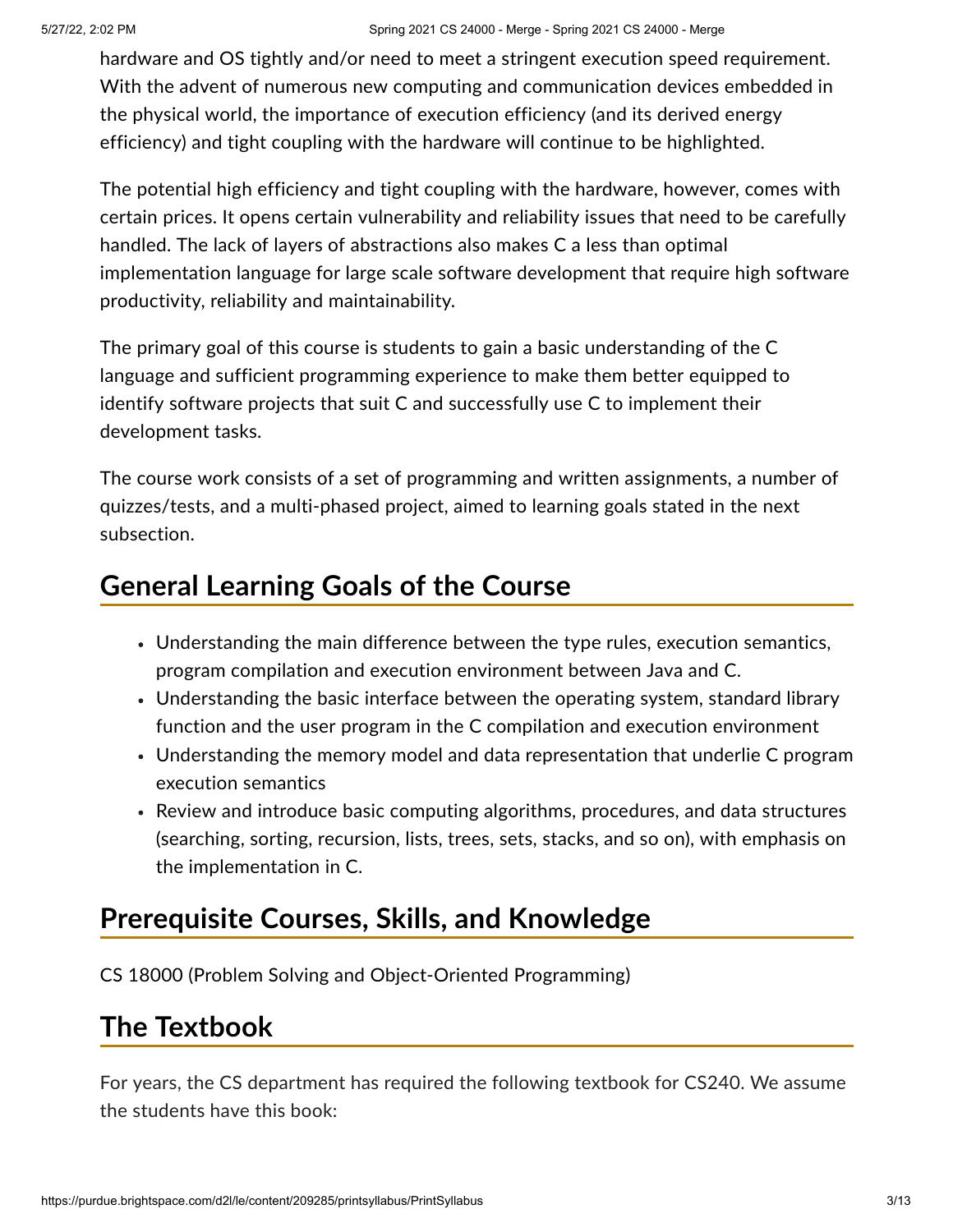The C Programming Language (2nd ed); Kernighan and Ritchie; Prentice Hall, March 1988 ISBN-13: 978-0131103627

# **Course Structure**

This course contains learning modules. Each module represents a unit of instruction. Everything you need for the instruction is located inside each module. The modules are organized on a week-to-week basis. Each week, you will be provided with lecture videos, and the schedule will let you know what work will be due at the end of the week. This work will generally include weekly quizzes, homework and project assignments.

# **Online Learning Commitment Expectations**

You will not be successful in this course if you are not disciplined enough to regulate the time you spend on the course. Online learning requires the learner to take more responsibility in the learning process. Students must be motivated and responsible for keeping up with understanding what is expected and stay on task with due dates for readings, assignments, and other activities. You need to log into the course on a daily basis to check for messages and other important information. Do NOT wait until the last minute to do work that requires you to submit by the due date. Please know, too, that Brightspace goes down for maintenance on a regular basis; you'll find that information-- Brightspace Maintenance Schedule--on the Brightspace home page where your courses are listed.

It is very important that you check for messages every day as electronic communication is essential to an online course. It is absolutely your responsibility to ensure that you check in regularly to see if any announcements have been made.

# **How I Conduct this Class**

I will post slides and lecture notes under each week's module, as well as videos that will go through the slides and notes the way I would in class. **Please remember that all class content is subject to copyright laws and should not be used for anything other than your own personal use in the course.** Videos will be in MP4 format, so make sure that you have a way to view those.

# **Homework**

As will be specified further in a later subsection, the grading in this course is divided in two main categories, (i) a course project and (ii) all remaining tasks that include homework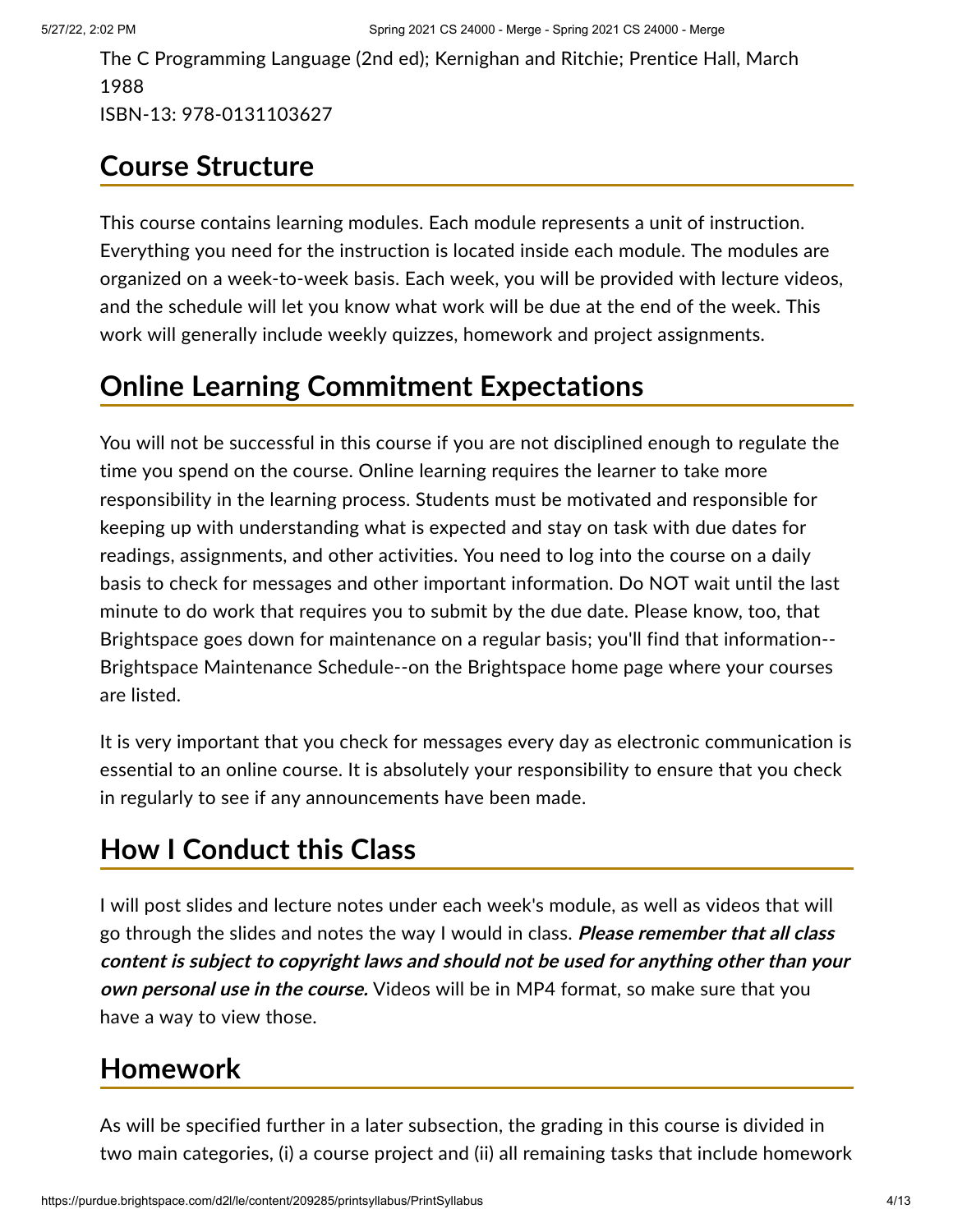and quiz/tests.

In Category (ii), a set of homework assignments will be assigned throughout the semester. Programming assignments will be the main part of the homework, although written assignments may be posted for suitable topics. The total number of assignments is not determined in advance, but approximately they are posted once a week. The points assigned to each homework is approximately proportional to its level of effort and significance.

As an option, we may give students an opportunity to improve and resubmit a programming assignment (after receiving the original grade) to partially earn back points lost in the original submission. If such an opportunity is granted to the class, we will announce the time window for the re-submission.

Students must read the handout carefully and adhere strictly to the instruction how to submit the work for each assignment. Barring any technical difficulties we may encounter, we expect all programming assignments to be submitted on Vocareum. The link to this submission interface will be provided in the handout.

Please be advised that these programming assignments and the project phases (explained in the next subsection) are designed to take approximately the time allotted, so do not wait until the last minute to start!

Please note that Vocareum is set up to GRADE your project, not to TEST your project. As such, submissions will be limited, and Vocareum may not give you detailed information about what is wrong with your work. You will be provided test cases to test your code locally, and you can add to these tests as necessary. Part of writing code is figuring out how to test it.

#### **Quizzes**

Category (ii) of the grading also consists of quizzes (taken on Brightspace), such that we can monitor how well the class follows the materials in a timely fashion. Quizzes normally follow two forms: multi-choice questions and written solutions. We will name the latter kind as "tests" when posting them. Some quizzes and tests may require students to write a short program and report the observations as their answers.

Quizzes and tests will be announced in advance. The students are responsible for checking Brightspace for such announcement and preview the quiz/test summary to see the time window, enforced time limit and other parameters/restrictions. The points assigned to each quiz/test will be approximately proportional to the level of effort and/or significance.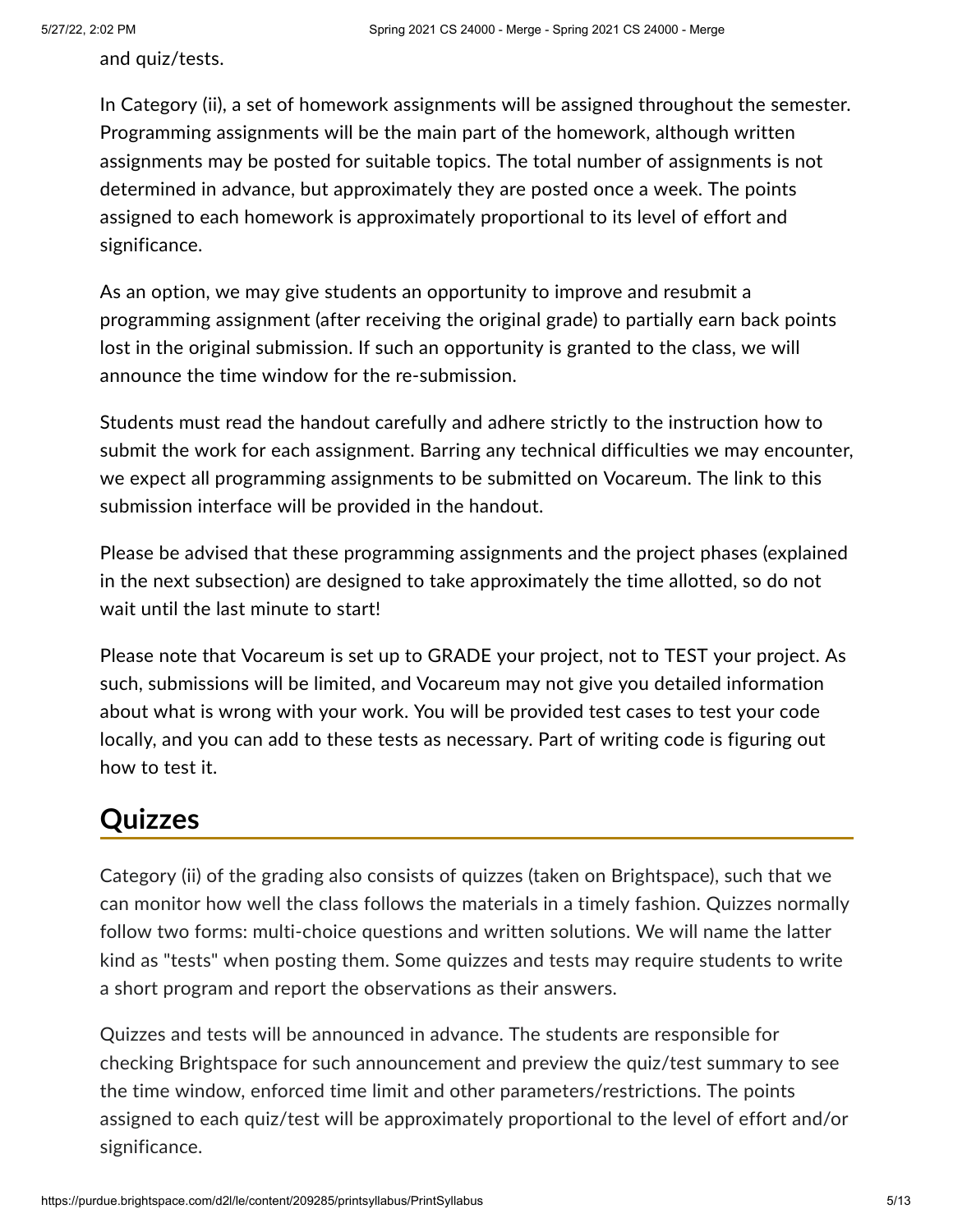It is also students' responsibility to take the quiz as soon as possible within the time window (which is at least 24 hours). We normally permit up to two attempts, in case there is an internet accessibility issue during the quiz/test, but only the last attempt will be graded. Therefore, take the second attempt only if you absolutely must. Brightspace records all attempts and students connectivity. Hence, we will normally be able to verify students claim if they say both attempts were interrupted.

Under the extremely rare circumstance, if the student experiences accessibility difficulties for the entire time window, the student must report to the instructor as soon as possible, by posting a direct message (for instructors/TAs only) on CampusWire. Such a report will be investigated and handled on a case by case basis.

The total number of points earned in Category (ii) divided by the maximum possible points will be the grade in this category. If bonus points are offered, the earned bonus points will not be added to the maximum possible points. (The total points earned will be capped at the maximum possible points, however. On the other hand, we may create opportunities for bonus points such that the highest earned points in the class equal the maximum possible.)

# **The Project**

The course project in Category (i) of the grading will have multiple phases with their own submission deadlines. The phases are roughly the following: (a) an analysis of the project requirement and estimation of the development effort for various required features; (b) a high-level design of the solution and how to test the solution; (c) a C-specific implementation plan and time estimate; and (d) the actual programming and testing after we summarize students' estimation and post a definitive set of requirements. Step (d) will have several milestones, with their own submission deadlines, to ensure timely progress of the class.

This project carries a heavy weight and is intended to let students practice top-down software development of a nontrivial scale. It also gives the teaching staff an opportunity to go beyond machine-automated grading and better assess and enhance students' ability to design algorithms/data structures and to apply C programming techniques.

The points earned in all phases will be added up and then divided by the maximum possible points, which then will be the grade in Category (i). We keep the option open to designate some phases as bonus.

## **Work Submission Requirements**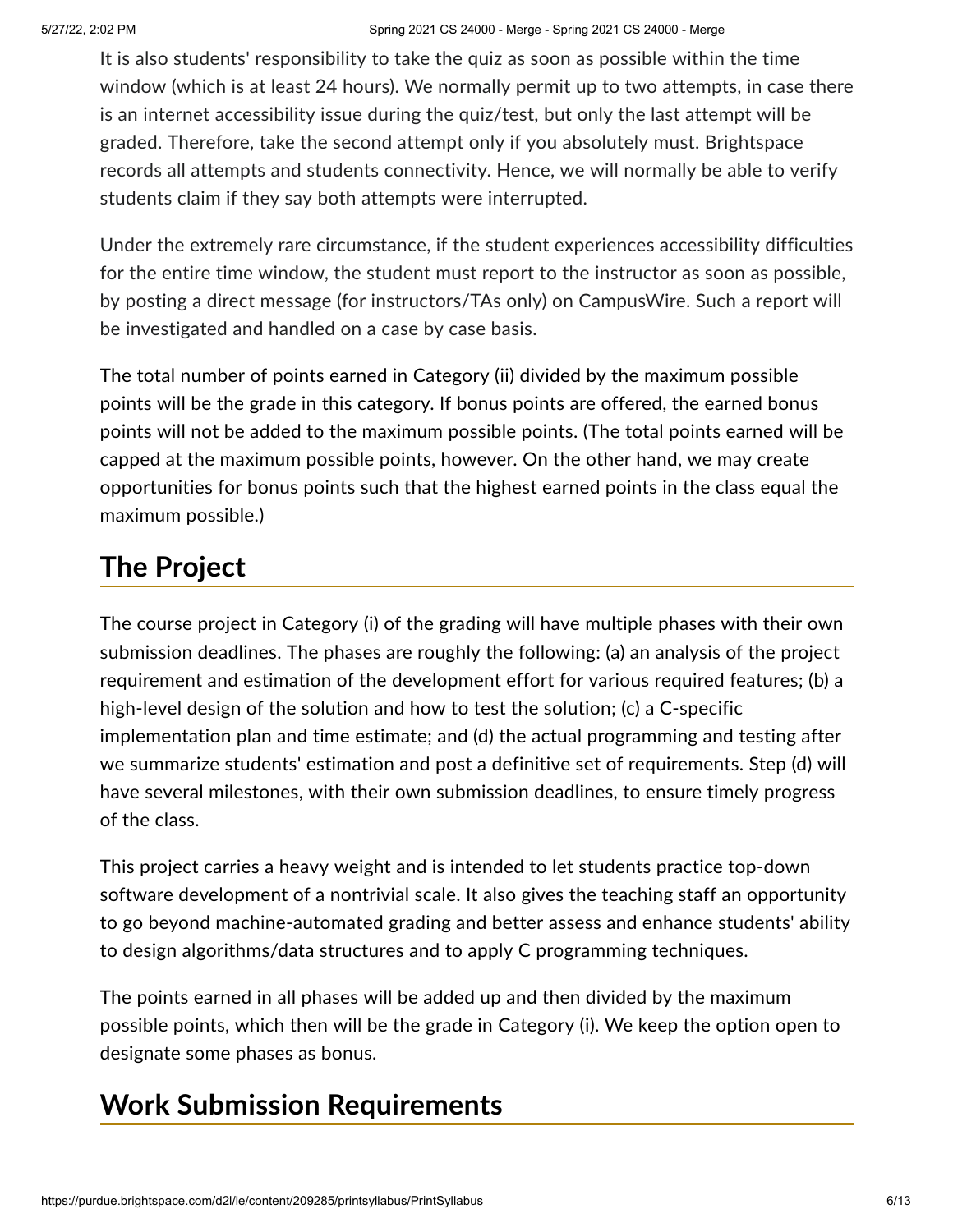**Unless announced otherwise, Gradescope** will be used for submitting/grading of written homework. Use the **Gradescope Portal** for access. **Vocareum** will be used for submitting/grading the programming projects. Use the **Vocareum Portal** for access. Quizzes and exams will be conducted using **Brightspace**.

## **Late Work**

Due to the high frequency of homework assignments and tightness of the grading/submission schedule, extensions will only be granted in the case of verifiable medical or family emergencies. Any other failures to submit the work on time can be partially mitigated by a possible re-submission for partial credit, if such re-submission opportunity is offered for the specific assignment under appropriate circumstances. (See a previous subsection on Homework.)

#### **Exams**

There will be no midterm and final exams this semester.

## **Grade Calculations**

In the following table, we assign the weights to those two grading categories mentioned above. The weighted sum, called the final average, will be used to determine the final letter grade (see "Grade Distribution").

|                              | <b>Grade Calculation</b>         |  |  |
|------------------------------|----------------------------------|--|--|
| Activity                     | <b>Percentage of Final Grade</b> |  |  |
| Quizzes, tests, and Homework | 60%                              |  |  |
| Projects                     | 40%                              |  |  |

## **Grade Distribution**

The exact grading scale will be determined at the end of the semester, but use the following as a guideline throughout the course. The cut-off may be adjusted if the clustering of the final average in the class justifies that. Any adjustment, however, will be in favor of the students. If the clustering justifies finer grade partition by the use of +/ designation, we will do so. Other than these measures, there will be no "curving" in grading the class.

Grade Distribution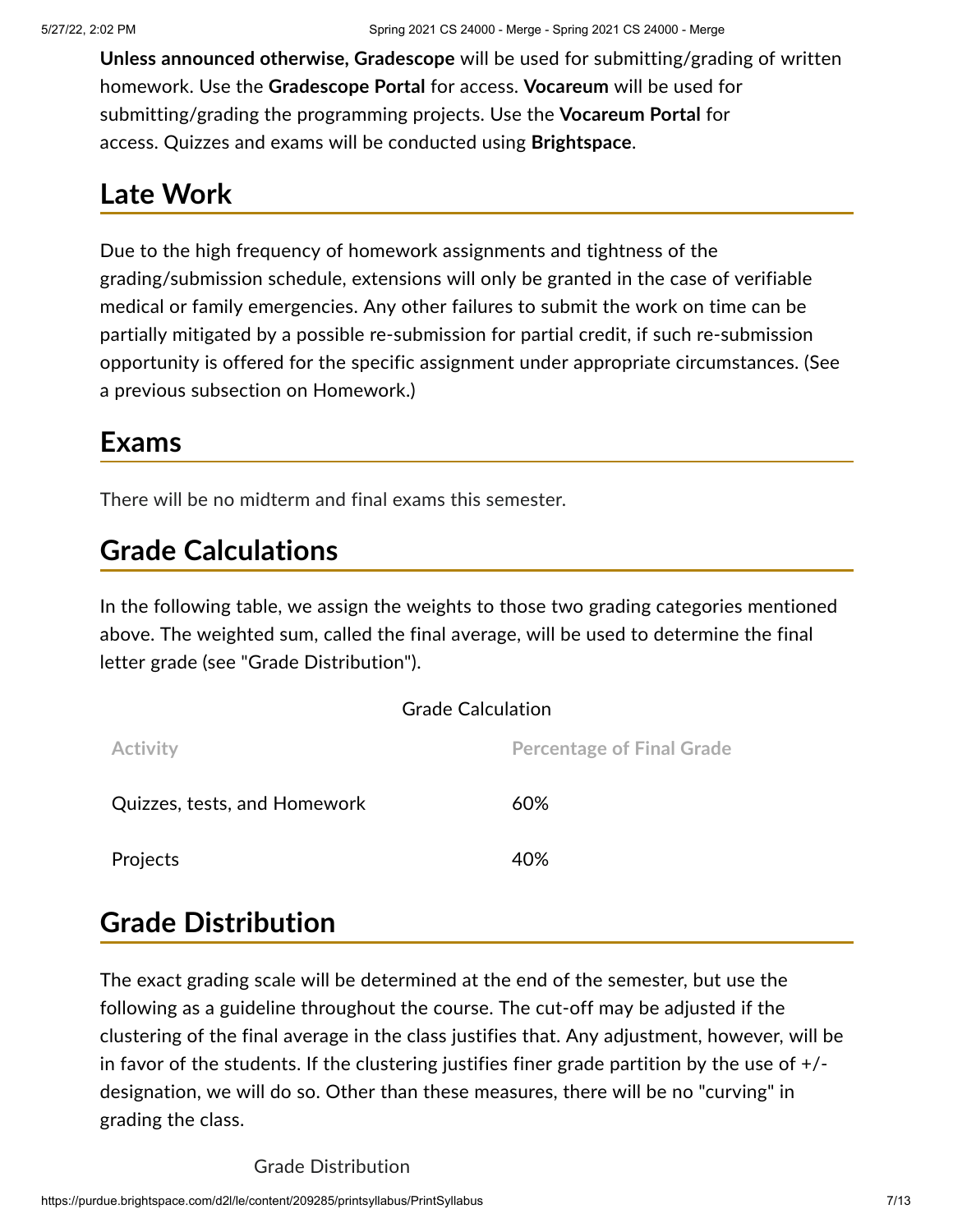| Grade | Score       |
|-------|-------------|
| A     | $[90-100]$  |
| B     | $[80-90]$   |
| C     | $[60 - 79]$ |
| D     | $[50-59]$   |
| F     | < 50        |

#### **Regrade Requests**

Regrade requests must be submitted within 4 days of receiving your graded assignment. A regrade request is valid only if you believe your solution is correct, but was mistaken as incorrect due to the grading system's error or some discrepancy in the output format. It is the responsibility of the students to read the handout thoroughly and carefully and to seek clarification when there is \*any\* doubt about the requirement and the criteria of correctness. Post such clarification requests as early as possible on CampusWire. Disputing the interpretation of the problem requirement and claiming its lack of clarity after the submission deadline will normally not form a valid base for regrading.

A valid regrade request must explain clearly why you believe a regrade is in order. No regrade requests will be considered if not following the above guidelines. Keep in mind that sometimes when the grader re-examines the submission due to a regrade request, new errors may be found that may result in a lower grade than previously assigned. Correcting such grading discrepancy is to be fair to other students who made the same errors. Please refrain from bargaining with the graders for partial credits, as doing so usually puts other potentially affected students at a disadvantage.

# **Course Schedule with Activity Due Dates**

A detailed course schedule is located in the Class Schedule link.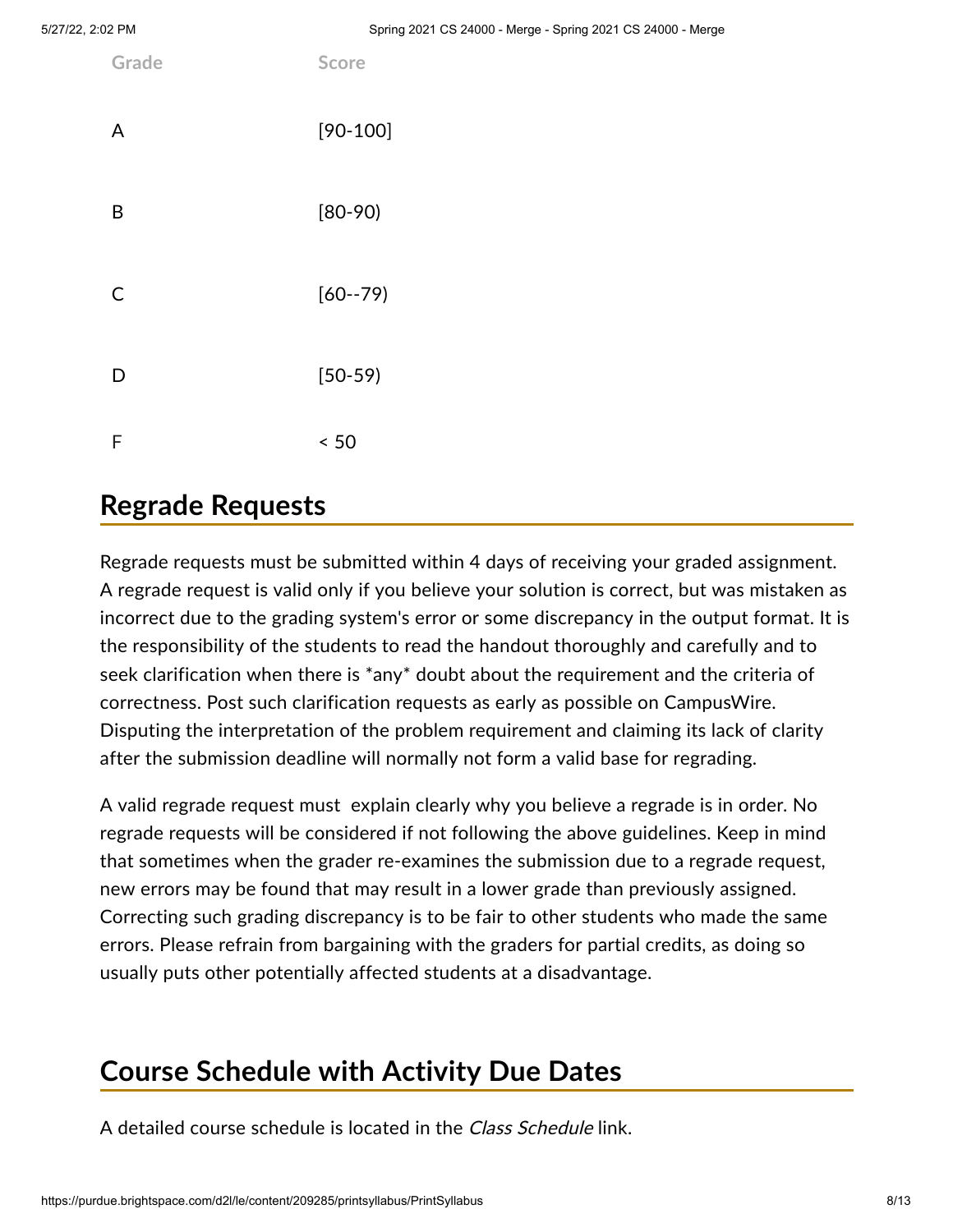# **Netiquette**

Because online communication generally lacks visual cues common to face-to-face interactions, you are expected to follow these standards. Netiquette is a combination of Network Etiquette. Please abide by the following netiquette rules when communicating with your instructor and peers in this class.

- Be sensitive and reflective to what others are saying.
- Don't use all caps. It is the equivalent of screaming.
- Don't flame These are outbursts of extreme emotion or opinion.
- Think before you hit the post (enter/reply) button.
- Don't use offensive language.
- Use clear subject lines.
- Don't use abbreviations or acronyms unless the entire class knows them.
- Be forgiving. Anyone can make a mistake.
- Keep the dialog collegial and professional.
- Do not post inappropriate material. Posts deemed inappropriate will be removed and may result in you being suspended or banned from posting.

# **Academic Guidance During Quarantine/Isolation**

Although this course is entirely online, it is essential to mention the university guidelines to follow during the COVID-19 pandemic.

If you become quarantined or isolated at any point in time during the semester, in addition to support from the Protect Purdue Health Center, you will also have access to an Academic Case Manager who can provide you academic support during this time. Your Academic Case Manager can be reached at [acmq@purdue.edu](mailto:acmq@purdue.edu) and will provide you with general guidelines/resources around communicating with your instructors, be available for academic support, and offer suggestions for how to be successful when learning remotely. Importantly, if you find yourself too sick to progress in the course, notify your academic case manager and notify me via email or Brightspace. We will make arrangements based on your particular situation. The Office of the Dean of Students odos@purdue.edu is also available to support you should this situation occur.

# **Attendance Policy during COVID-19**

All course activities will be online. We follow the Purdue guidelines about course requirements and responsibilities:

Students should stay home and contact the Protect Purdue Health Center (496-INFO) if they feel ill, have any symptoms associated with COVID-19, or suspect they have been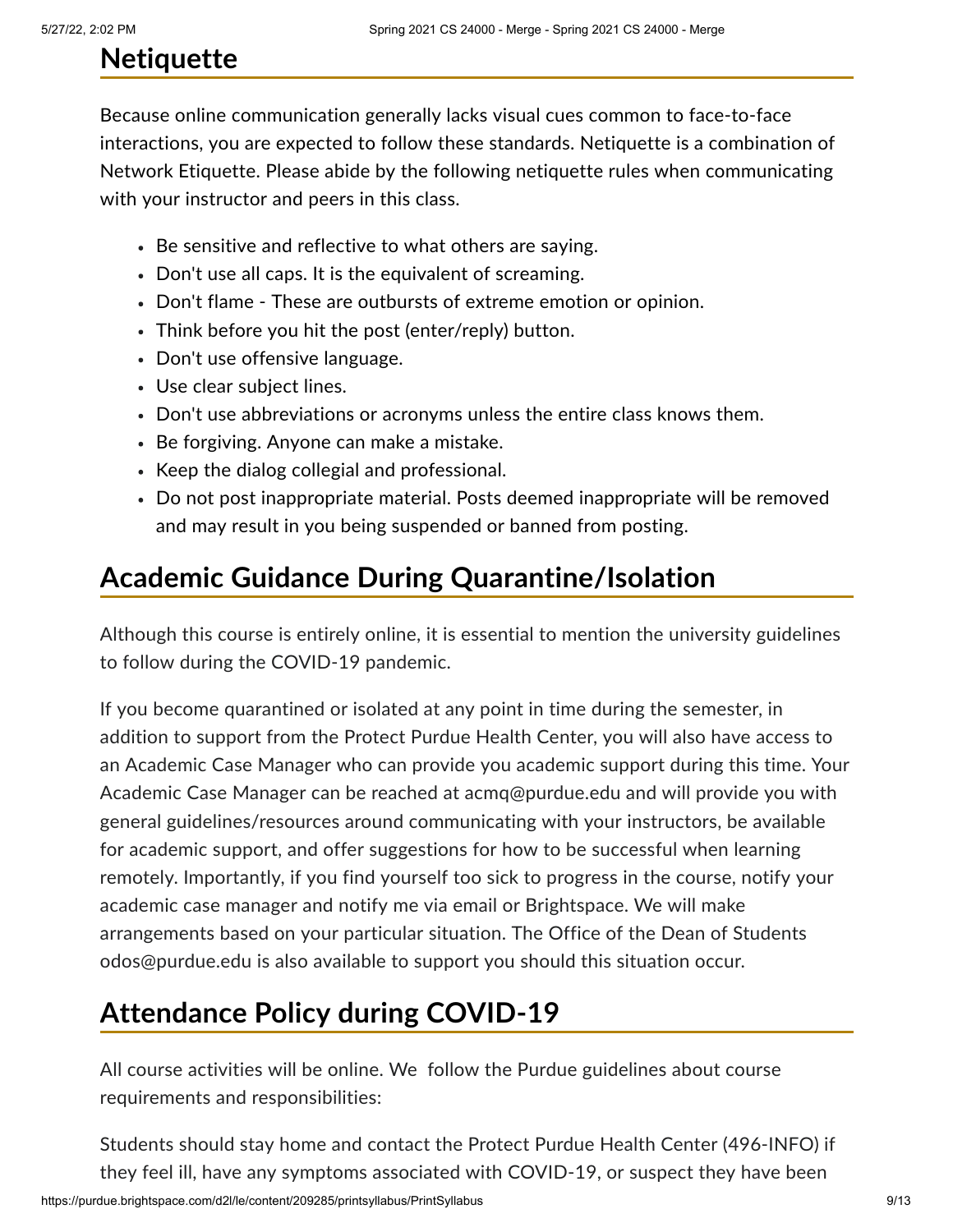exposed to the virus. In the current context of COVID-19, in-person attendance will not be a factor in the final grades, but the student still needs to inform the instructor of any conflict that can be anticipated and will affect the submission of an assignment or the ability to take an exam. Only the instructor can excuse a student from a course requirement or responsibility. When conflicts can be anticipated, such as for many University-sponsored activities and religious observations, the student should inform the instructor of the situation as far in advance as possible. For unanticipated or emergency conflict, when advance notification to an instructor is not possible, the student should contact the instructor as soon as possible by email, through Brightspace, or by phone. When the student is unable to make direct contact with the instructor and is unable to leave word with the instructor's department because of circumstances beyond the student's control, and in cases of bereavement, quarantine, or isolation, the student or the student's representative should contact the Office of the Dean of Students via [email](mailto:odos@purdue.edu%20?subject=Student%20Bereavement%20Needs) or phone at 765-494-1747. Our course Brightspace includes a link on Attendance and Grief Absence policies under the University Policies menu.

## **Attendance Policy during COVID-19**

The [Protect](https://protect.purdue.edu/plan/) Purdue Plan, which includes the [Protect](https://protect.purdue.edu/pledge/?_ga=2.210401429.1213937682.1590527202-1814553957.1589408073) Purdue Pledge, is campus policy and as such all members of the Purdue community must comply with the required health and safety guidelines. Required behaviors in this class include: staying home and contacting the Protect Purdue Health Center (496-INFO) if you feel ill or know you have been exposed to the virus, properly wearing a mask in [classrooms](https://protect.purdue.edu/updates/face-covering-protocols/) and campus building, at all times (e.g., mask covers nose and mouth, no eating/drinking in the classroom), disinfecting desk/workspace prior to and after use, maintaining appropriate social distancing with peers and instructors (including when entering/exiting classrooms), refraining from moving furniture, avoiding shared use of personal items, maintaining robust hygiene (e.g., handwashing, disposal of tissues) prior to, during and after class, and following all safety directions from the instructor.

Students who are not engaging in these behaviors (e.g., wearing a mask) will be offered the opportunity to comply. If non-compliance continues, possible results include instructors asking the student to leave class and instructors dismissing the whole class. Students who do not comply with the required health behaviors are violating the University Code of Conduct and will be reported to the Dean of Students Office with sanctions ranging from educational requirements to dismissal from the university.

Any student who has substantial reason to believe that another person in a campus room (e.g., classroom) is threatening the safety of others by not complying (e.g., not wearing a mask) may leave the room without consequence. The student is encouraged to report the behavior to and discuss next steps with their instructor. Students also have the option of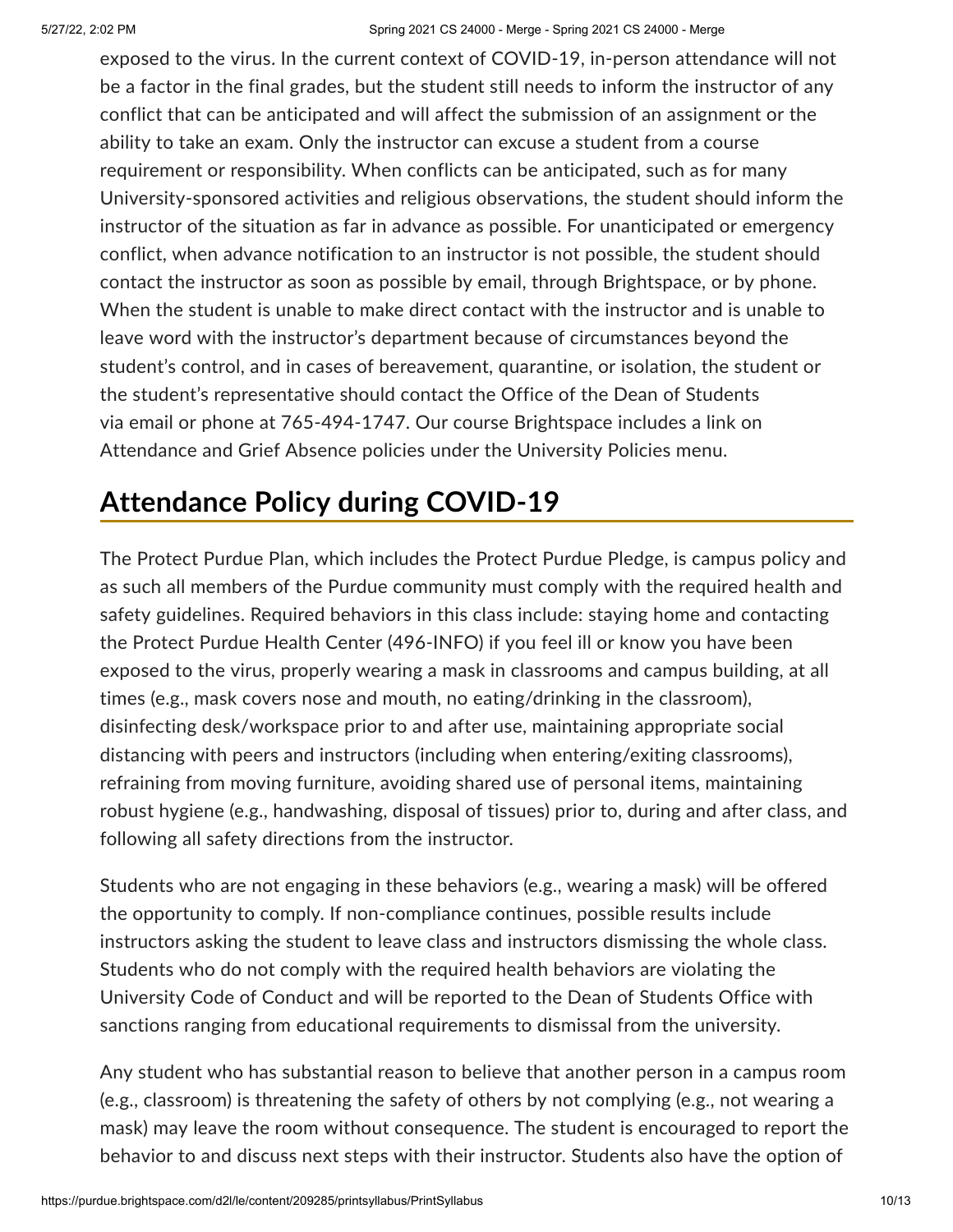reporting the behavior to the Office of the Student Rights and [Responsibilities](https://www.purdue.edu/odos/osrr/). See also Purdue [University](https://catalog.purdue.edu/content.php?catoid=7&navoid=2852#purdue-university-bill-of-student-rights) Bill of Student Rights.

#### Related Considerations:

- 1. A listing of recommended safe practices for the specific class or laboratory setting (other PPE or safety behavior) can be found at the links below.
- Overarching SOP for Classrooms, Instructional [Laboratories,](https://www.purdue.edu/innovativelearning/teaching-remotely/files/resources/SOP_Class_Lab_Experiential_Course_200723.pdf) and Experiential Courses
- 2. References Supporting Protect Purdue Compliance:
- Office of the Dean of Students Protect Purdue [Compliance](https://www.purdue.edu/odos/protect/compliance-plan.html) Plan: Ask, Offer, Leave, Report

Office of the Dean of Students Managing Classroom Behavior and [Expectations](https://www.purdue.edu/odos/osrr/resources/documents/managing_classroom_behavior.html)

#### **Academic Integrity**

Academic Integrity is a critical foundation for any form of higher education, and Purdue University takes this concept seriously. All submitted assignments will automatically be checked for plagiarism. Any student found guilty of plagiarism and/or other forms of academic dishonesty will automatically fail this course and face any additional consequences that the University deems necessary. To know and understand what is academic integrity, what is expected from you, and what you should NOT do, read carefully this document: [Academic](https://spaf.cerias.purdue.edu/integrity.html) Integrity.

For this class in particular, all students are required to read our Academic Integrity Policy stated in the handout of Homework 0 and sign/date on its enclosed consent form. Students who submit the signed consent form by its deadline on GradeScope will get bonus homework points. A late submission deadline will also be posted. Failing to meet that deadline will get a point deduction from the total points received in the semester for homework assignments. Without the consent, no work submitted will be graded.

## **Nondiscrimination Statement**

Purdue University is committed to maintaining a community which recognizes and values the inherent worth and dignity of every person; fosters tolerance, sensitivity, understanding, and mutual respect among its members; and encourages each individual to strive to reach his or her own potential. In pursuit of its goal of academic excellence, the University seeks to develop and nurture diversity. The University believes that diversity among its many members strengthens the institution, stimulates creativity,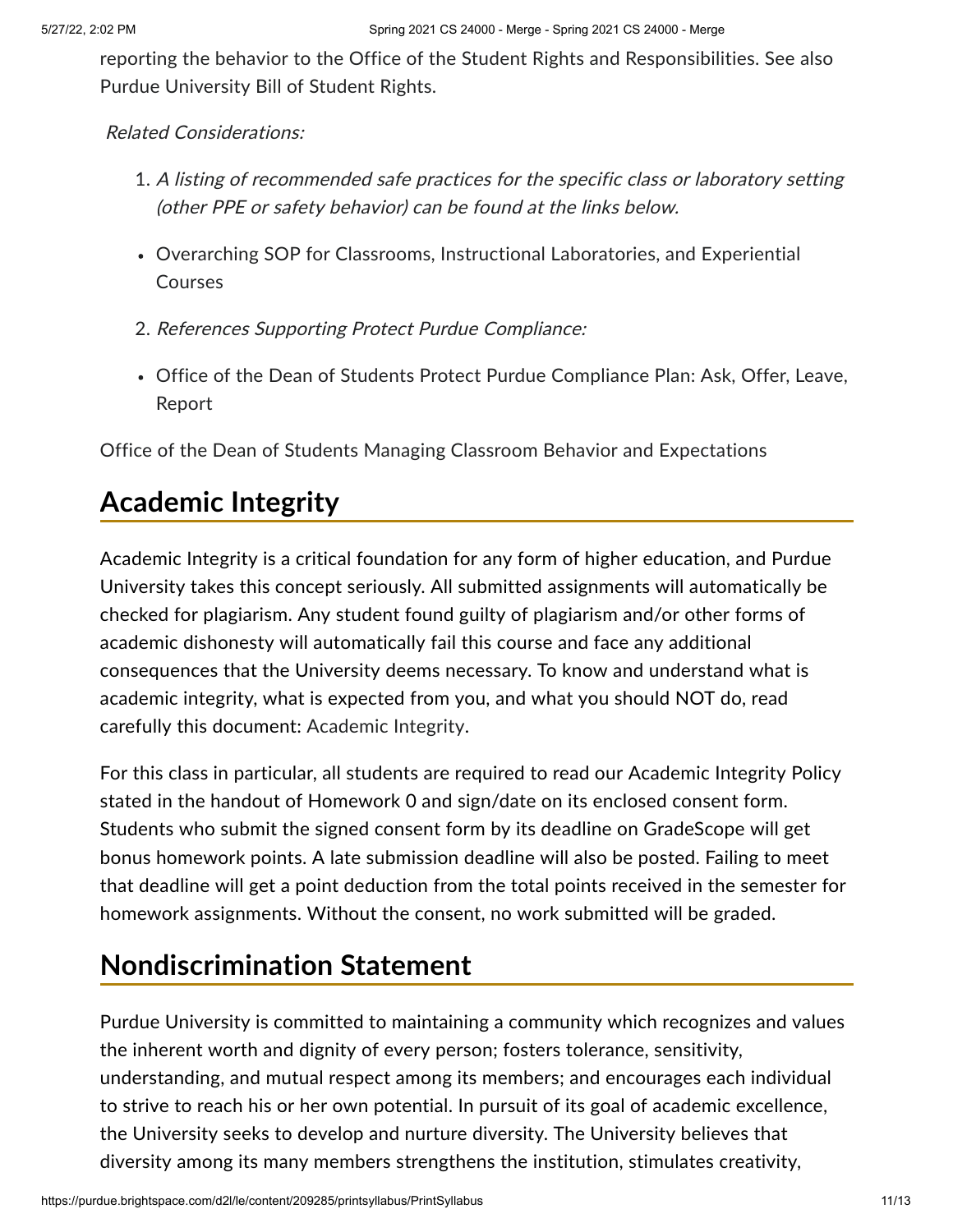promotes the exchange of ideas, and enriches campus life. Link to Purdue's [nondiscrimination](http://www.purdue.edu/purdue/ea_eou_statement.html) policy statement.

# **Students With Disabilities**

Purdue University strives to make learning experiences as accessible as possible. If you anticipate or experience physical or academic barriers based on disability, you are welcome to let me know so that we can discuss options. You are also encouraged to contact the Disability Resource Center at: [drc@purdue.edu](mailto:drc@purdue.edu) or by phone: 765-494-1247.

# **Emergency Preparation**

In the event of a major campus emergency, course requirements, deadlines and grading percentages are subject to changes that may be necessitated by a revised semester calendar or other circumstances beyond the instructor's control. Relevant changes to this course will be posted onto the course website or can be obtained by contacting the instructors or TAs via email or phone. You are expected to read your Purdue email on a frequent basis.

## **Mental Health Statement**

- **If you find yourself beginning to feel some stress, anxiety and/or feeling slightly overwhelmed, try** [WellTrack](https://purdue.welltrack.com/). Sign in and find information and tools at your fingertips, available to you at any time.
- **If you need support and information about options and resources,** please see the Office of the Dean of [Students](http://www.purdue.edu/odos) for drop-in hours (M-F, 8 am- 5 pm).
- **If you're struggling and need mental health services:** Purdue University is committed to advancing the mental health and well-being of its students. If you or someone you know is feeling overwhelmed, depressed, and/or in need of mental health support, services are available. For help, such individuals should contact Counseling and [Psychological](https://www.purdue.edu/caps/) Services (CAPS) at 765-494-6995 during and after hours, on weekends and holidays, or by going to the CAPS office of the second floor of the Purdue University Student Health Center (PUSH) during business hours.

**NOTE: The following course policies and expectations will be followed unless they directly contradict something written above.**

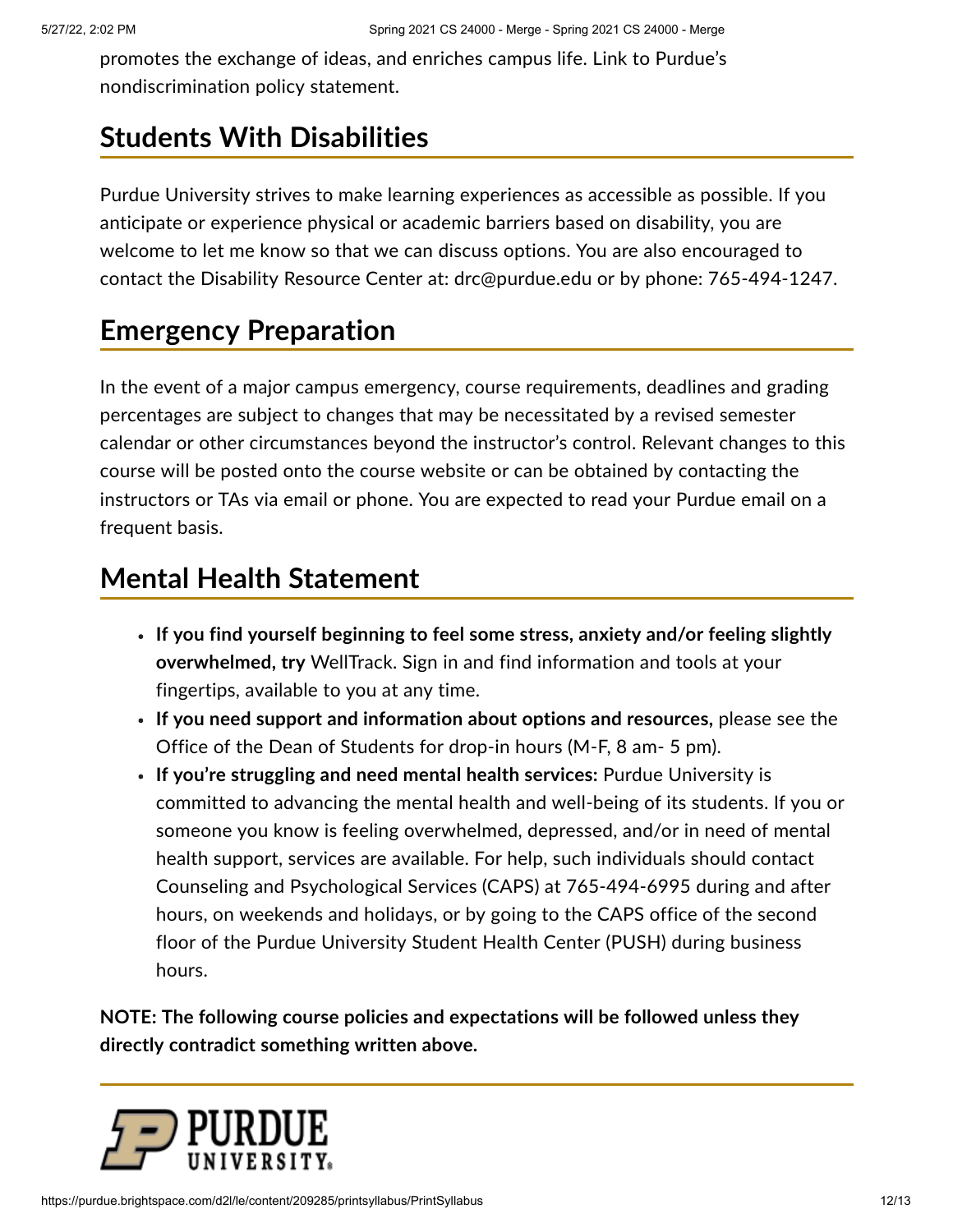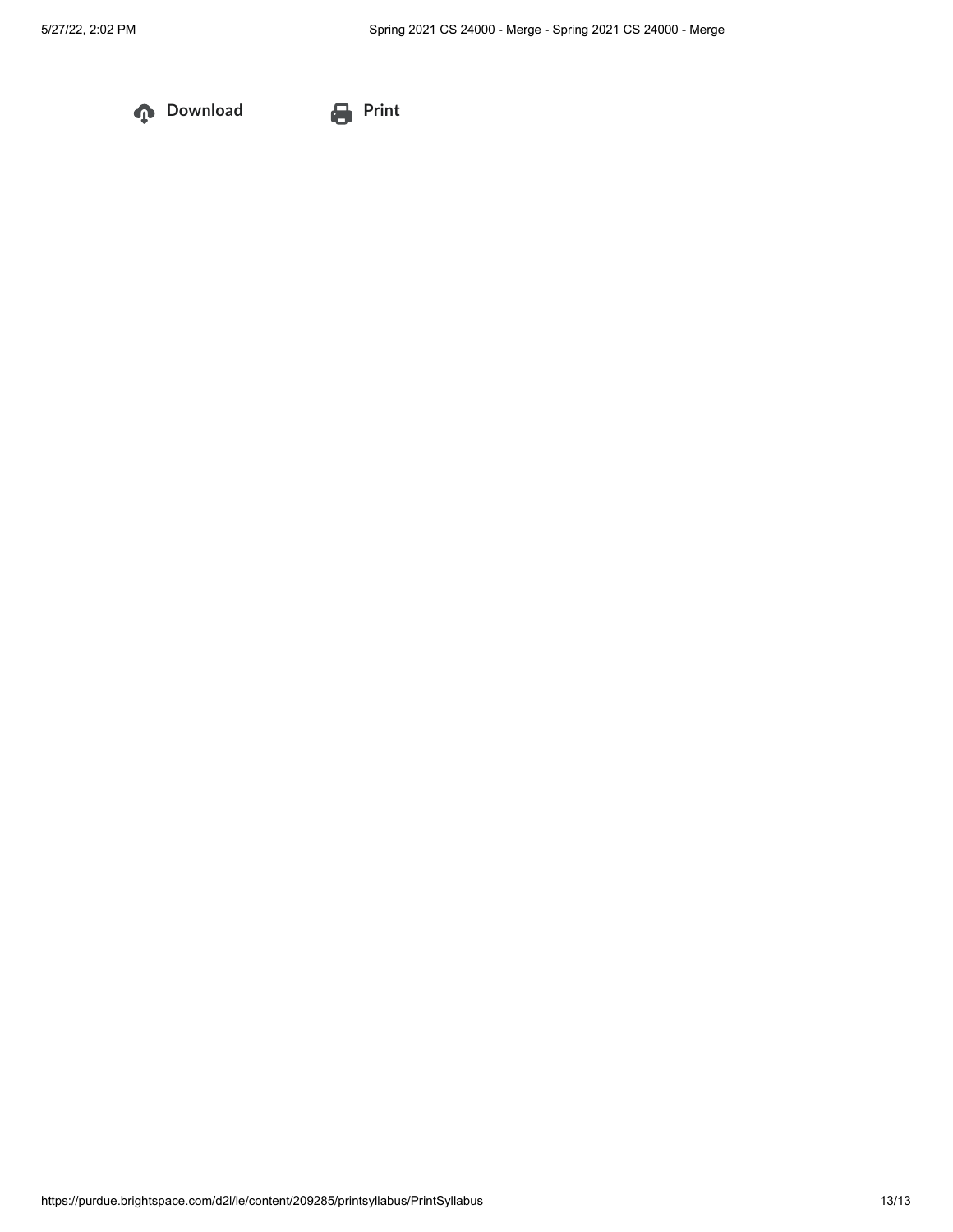

Spring 2021 CS [24000](https://purdue.brightspace.com/d2l/home/209285) - Merge **YS**



# List of TAs and Lab Schedule

#### **Graduate Teaching Assistants List**

| <b>Name</b>          | Email               |  |
|----------------------|---------------------|--|
| Chanwoo Bae          | bae68@purdue.edu    |  |
| Manush J. Bhatt      | bhatt16@purdue.edu  |  |
| Pedro Da Costa Abreu | pdacost@purdue.edu  |  |
| Eman S. Diyab        | ediyab@purdue.edu   |  |
| Venkata S. Dubagunta | vdubagun@purdue.edu |  |
| Md. Shamsul Kaonain  | mkaonain@purdue.edu |  |
| Kevin Lee            | lee1845@purdue.edu  |  |
| Yefeng Li            | li3915@purdue.edu   |  |
| Muyi Liu             | liu413@purdue.edu   |  |
| Md Nasim             | mnasim@purdue.edu   |  |
| Kendal G. Norman     | norman17@purdue.edu |  |
| David P. Rowe        | rowe4@purdue.edu    |  |
| Yubo Shao            | shao111@purdue.edu  |  |
| Zixun Yu             | yu645@purdue.edu    |  |
|                      |                     |  |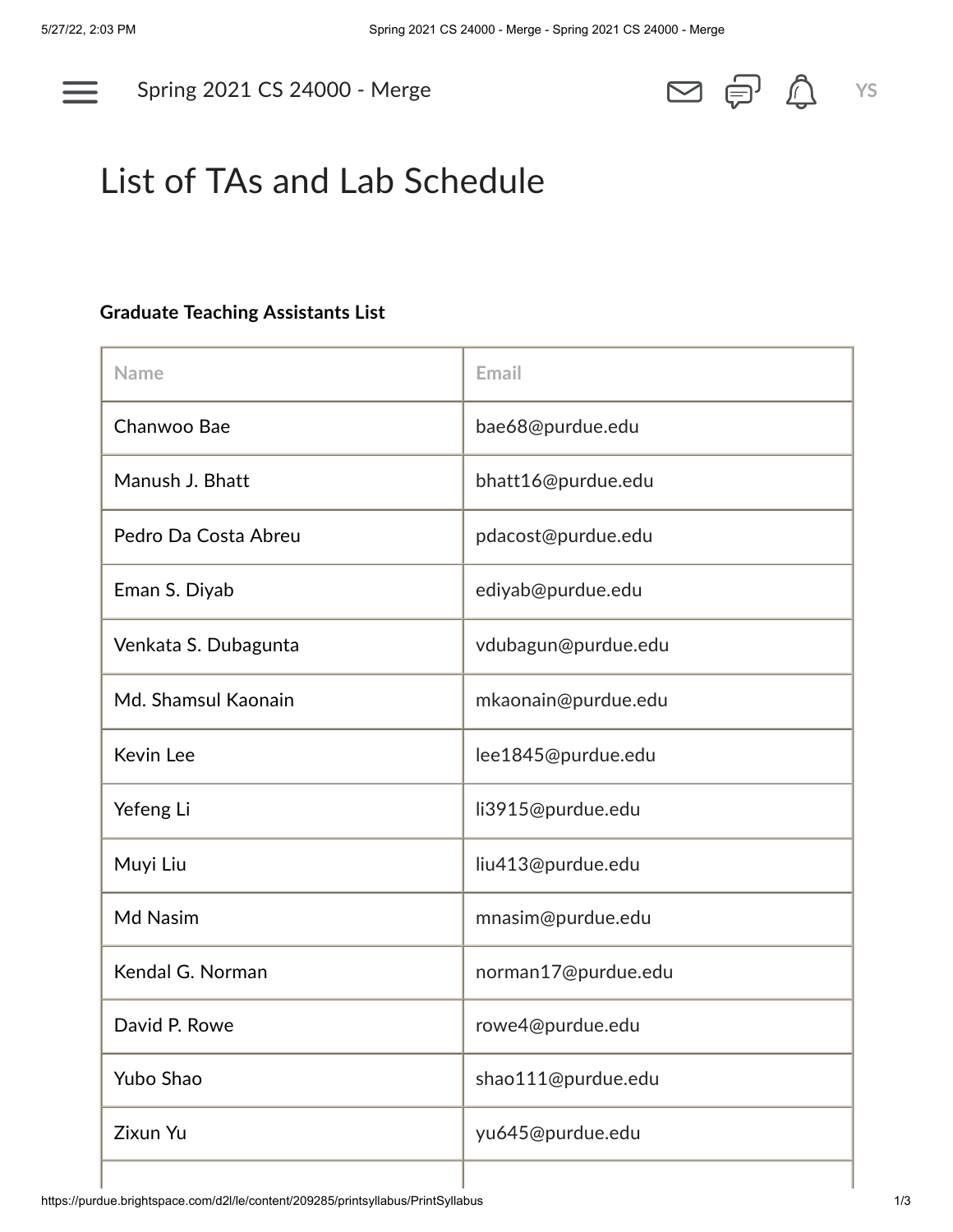#### 5/27/22, 2:03 PM Spring 2021 CS 24000 - Merge - Spring 2021 CS 24000 - Merge

Geyan Zheng [zheng313@purdue.edu](mailto:zheng313@purdue.edu)

#### **List of Undergraduate TAs**

| Email                   | <b>Last Name</b> | <b>First Name</b> |
|-------------------------|------------------|-------------------|
| agarw168@purdue.edu     | Agarwal          | Vanshika          |
| agarw170@purdue.edu     | Agarwala         | Drishti           |
| agarwali@purdue.edu     | Agarwal          | Ishika            |
| agrawa96@purdue.edu     | Agrawal          | Sidhartha         |
| bass21@purdue.edu       | <b>Bass</b>      | Steven            |
| brooker0@purdue.edu     | <b>Brooker</b>   | Aaron             |
| cdeckowi@purdue.edu     | Deckowitz        | Cassandra         |
| cparadow@purdue.edu     | Paradowski       | Cole              |
| dbera@purdue.edu        | Bera             | Diya              |
| doyle92@purdue.edu      | Doyle            | <b>Brennan</b>    |
| dudoimeh@purdue.edu     | Udo-Imeh         | David             |
| freema92@purdue.edu     | Freeman          | Derek             |
| harmon67@purdue.edu     | Harmon           | Tara              |
| jain323@purdue.edu      | Jain             | Isha              |
| jariwala@purdue.edu     | Jariwala         | Aman              |
| kim2406@purdue.edu      | Kim              | David             |
| kmorical@purdue.edu     | Morical          | Kyle              |
| mkausha@purdue.edu      | Kaushal          | Manit             |
| nashta@purdue.edu       | Ashta            | Nathan            |
| nkannian@purdue.edu     | Kannianen        | Noah              |
| olearyf@purdue.edu      | O'Leary          | Frances           |
| sbairoli@purdue.edu     | Bairoliya        | Shivam            |
| sternn@purdue.edu       | <b>Stern</b>     | Nathan            |
| tran178@purdue.edu      | Tran             | Trang             |
| yponugot@purdue.edu     | Ponugoti         | Yamini            |
| zhan $3461$ @purdue.edu | Zhang            | Katherine         |
| zheng460@purdue.edu     | Zheng            | Shirong           |